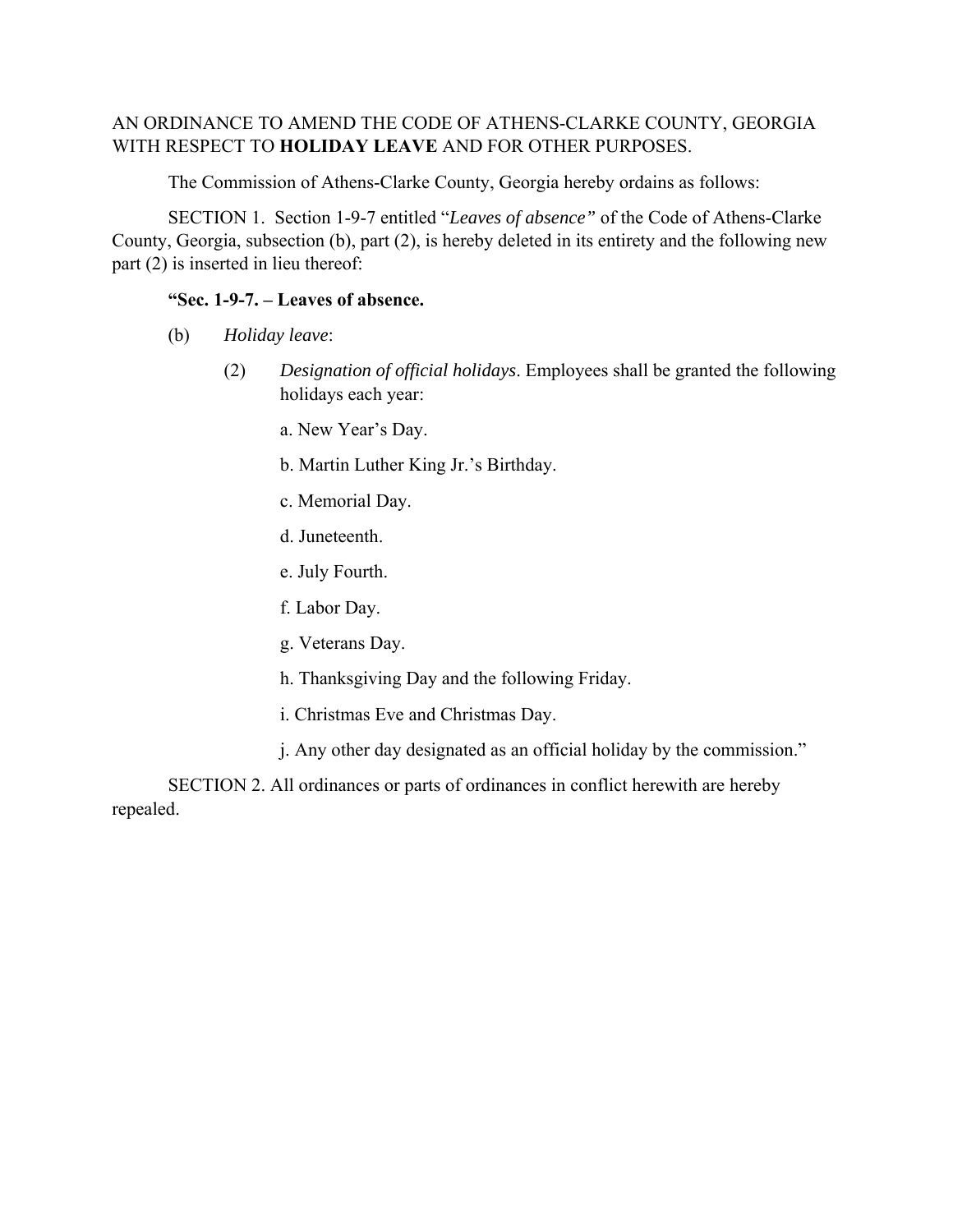Attachment #1 Commission-Defined Option Commissioners Houle, Parker, Myers, Denson, and Edwards

## AN ORDINANCE TO AMEND THE CODE OF ATHENS-CLARKE COUNTY, GEORGIA WITH RESPECT TO **HOLIDAY LEAVE** AND FOR OTHER PURPOSES.

The Commission of Athens-Clarke County, Georgia hereby ordains as follows:

SECTION 1. Section 1-9-7 entitled "*Leaves of absence"* of the Code of Athens-Clarke County, Georgia, subsection (b) (2), is hereby deleted in its entirety and the following (b)(2) is inserted in lieu thereof:

#### **"Sec. 1-9-7. – Leaves of absence.**

- (b) *Holiday leave*:
	- (2) *Designation of official holidays*. Employees shall be granted the following holidays each year:
	- a. New Year's Day.
	- b. Martin Luther King Jr.'s Birthday.
	- c. Earth Day.
	- d. Memorial Day.
	- e. Juneteenth.
	- f. July Fourth.
	- g. Labor Day.

#### h. Indigenous Peoples' Day.

- i. Veterans Day.
- j. Thanksgiving Day and the following Friday.
- k. Christmas Eve and Christmas Day.
- l. Any other day designated as an official holiday by the commission."

SECTION 2. All ordinances or parts of ordinances in conflict herewith are hereby repealed.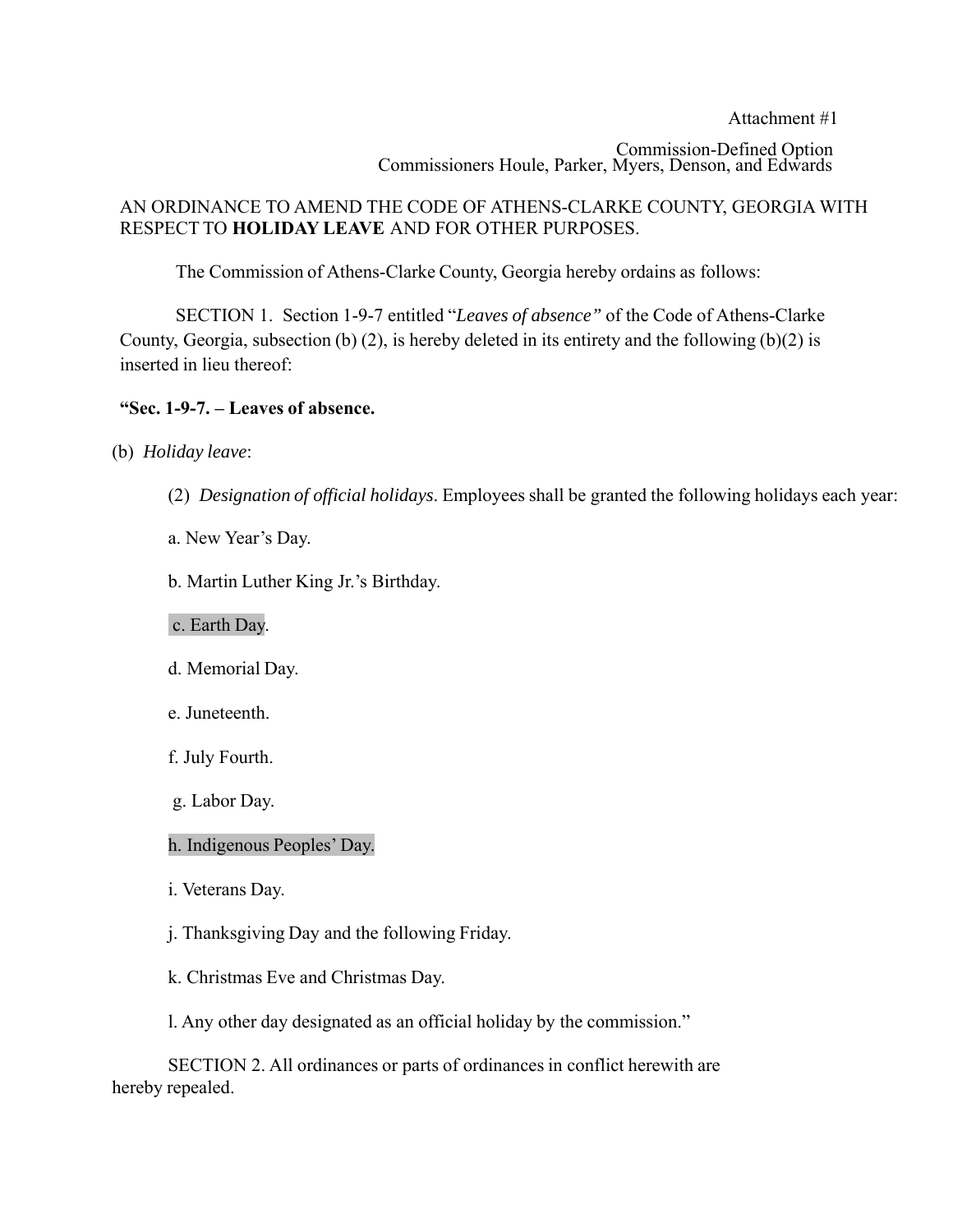# **Paid Holidays Commission-Defined Option (CDO)**

Athens-Clarke County Mayor and Commission (Commissioners Houle, Parker, Myers, Denson, Edwards) June 7, 2022

# **PROPOSAL:**

The Athens-Clarke County Mayor and Commission:

- A. Designate Earth Day (April 22), Juneteenth (June 19), Indigenous Peoples' Day (the 2nd Monday in October), and Veterans Day (November 11) as four additional paid holidays for all regular full-time employees per Section 1-9-7 (b)(2)(h) of the ACCGov Personnel System Code of Ordinances [Attachment #1]; and
- B. Authorize the Mayor and appropriate staff to execute all related documents.

# **COMMENTS:**

The CDO adds two days (Earth Day and Indigenous Peoples' Day), in addition to the two days (Juneteenth and Veterans Day) captured in the original agenda item, for a total of four days.

As noted in Facts & Issues #1, the State of Georgia has 13 paid holidays. This would put ACCUG on par with the State regarding the quantity of paid holidays.

The proposed additional paid holidays are in accordance with stated and shared values of ACCUG (see Resolutions linked below) and the community at large.

Paid time off helps with recruitment and retention of employees.

# **REFERENCES:**

A Resolution Recognizing the Second Monday of October as Indigenous Peoples' Day, October 5, 2021: [Meeting](https://www.accgov.com/agendacenter/viewfile/minutes/_10052021-1107) [Minutes, Page 11](https://www.accgov.com/agendacenter/viewfile/minutes/_10052021-1107)

100% Clean and Renewable Energy Resolution, May 21, 2019: [Meeting Minutes, Pages 1-3](https://www.accgov.com/DocumentCenter/View/68530/Athens-100-Clean-and-Renewable-Resolution)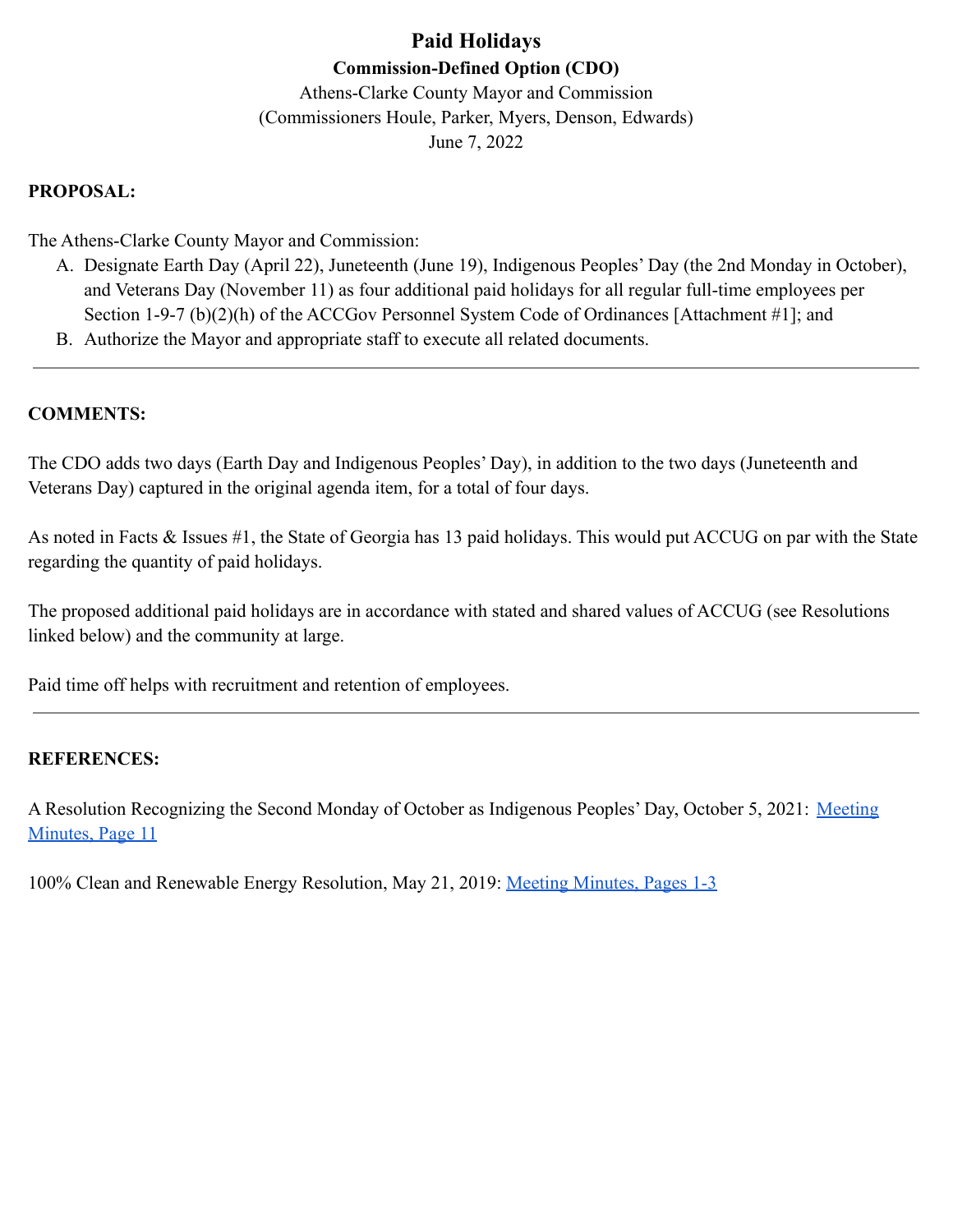# **THE UNIFIED GOVERNMENT OF ATHENS-CLARKE COUNTY COMMISSION AGENDA ITEM**

**SUBJECT:** Mayor & Commission designation of additional paid holidays per Section 1-9-7 (b)(2)(h) of the ACCGov Personnel System Code of Ordinances

**DATE:** April 28, 2022

## **BUDGET INFORMATION:**

REVENUES: \$0

EXPENSES: \$0 ANNUAL: CAPITAL:

OTHER:

FUNDING SOURCE: ACCGov FY23 Budget funding for the personal services budget for employee compensation and benefits.

## **COMMISSION ACTION REQUESTED ON:** June 7, 2022

## **PURPOSE:**

To request that the Mayor and Commission:

- a. Designate Veterans Day (November 11) and Juneteenth (June 19) as two additional paid holidays for all regular full-time employees per Section 1-9-7 (b)(2)(h) of the ACCGov Personnel System Code of Ordinances; and
- b. Authorize Mayor and appropriate staff to execute all related documents.

#### **HISTORY:**

- 1. Since Unification in 1992, the Unified Government of Athens-Clarke County (ACCGOV) has provided paid Holiday Leave for all employees for the following nine designated holidays:
	- 1. New Year's Day
	- 2. Martin Luther King Jr.'s Birthday
	- 3. Memorial Day
	- 4. July Fourth
	- 5. Labor Day
	- 6. Thanksgiving Day
	- 7. Day after Thanksgiving Day
	- 8. Christmas Eve Day
	- 9. Christmas Day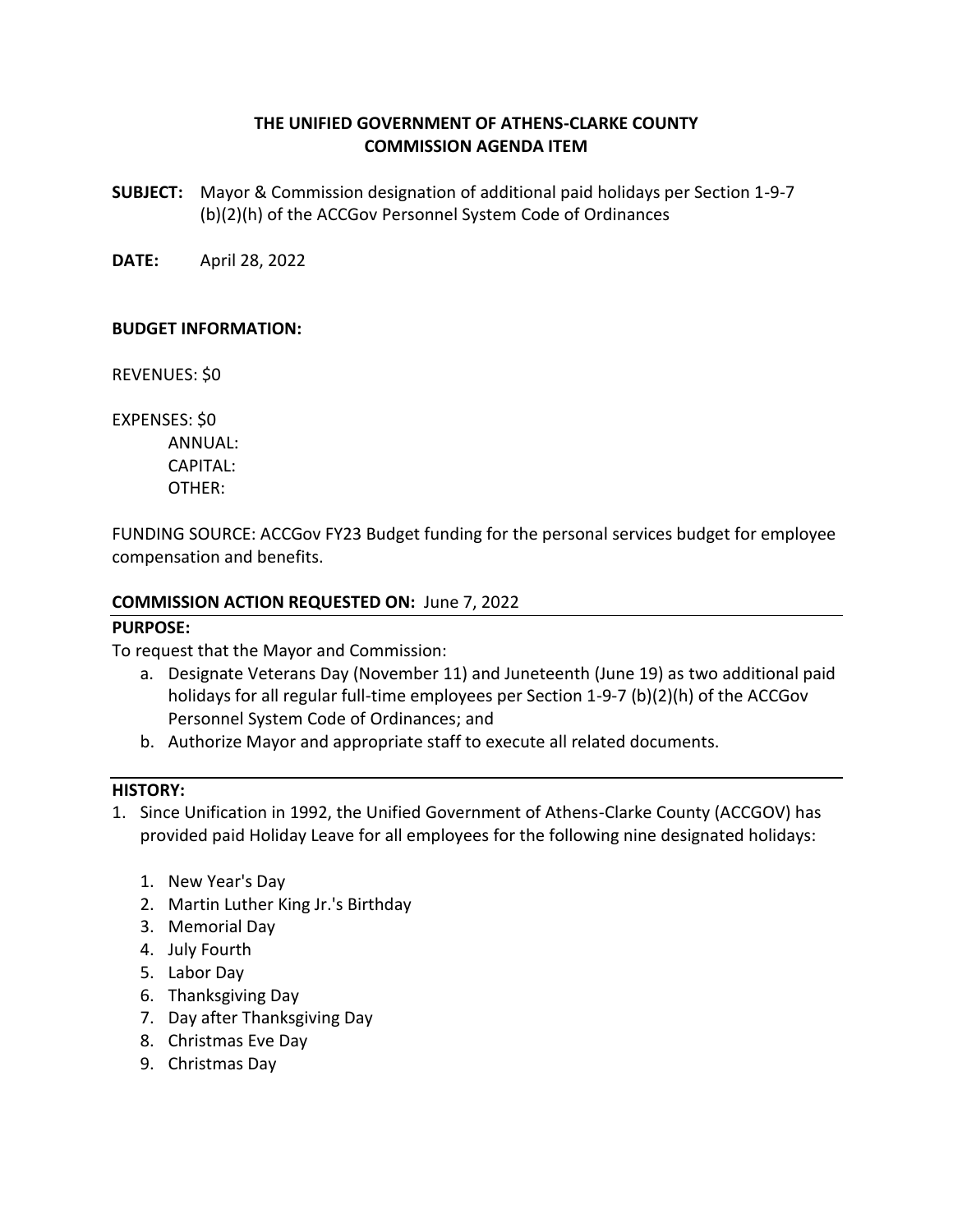- 2. No additional paid holidays have been designated since the above were adopted in the ACCGov Personnel System with unification of the City of Athens and Clarke County.
- 3. On April 12, 2022, the Human Resources Department presented on ACCGov Benefits & Wellness programs, to include recommended FY23 enhancements in the interest of ongoing recruitment and retention challenges. As part of the enhancements, Human Resources recommended adoption of two additional paid holidays from a list of the following:
	- a. Earth Day
	- b. Juneteenth
	- c. Veterans Day
	- d. Election Day

# **FACTS & ISSUES:**

- 1. The State of Georgia has 13 paid holidays, including the recently adopted holiday of Juneteenth, as follows:
	- 1) New Year's Day
	- 2) Dr. Martin Luther King Jr.'s Birthday
	- 3) State Holiday in January
	- 4) State Holiday in February
	- 5) State Holiday in April
	- 6) Memorial Day
	- 7) Juneteenth
	- 8) Independence Day
	- 9) Labor Day
	- 10) Columbus Day
	- 11) Veterans Day
	- 12) Thanksgiving Day
	- 13) Christmas Day

*Note: The State employs three floating holidays: January 19, February 21, and April 25 are reassigned to be Good Friday, the Day after Thanksgiving, and Christmas Eve.*

- 2. Most comparable local government employers in Georgia offer 10-12 paid holidays.
- 3. Added paid holiday leave would be accounted for in the adoption of the FY23 Budget ordinance at no additional compensation cost. The cost would be measured in reduced productivity and services for added holiday dates.
- 4. Demographic changes in the workforce have created deficits in skilled and unskilled labor in recent years. This includes increasing retirements of older workers further accelerated as a result of the COVID-19 pandemic. There are not sufficient numbers of younger workers entering the work force to counteract those trends.
- 5. COVID-19 has resulted in worker resignations from their jobs at historic levels. Nationally, employee resignations in 2021 reached the highest level in 20 years. In ACCGov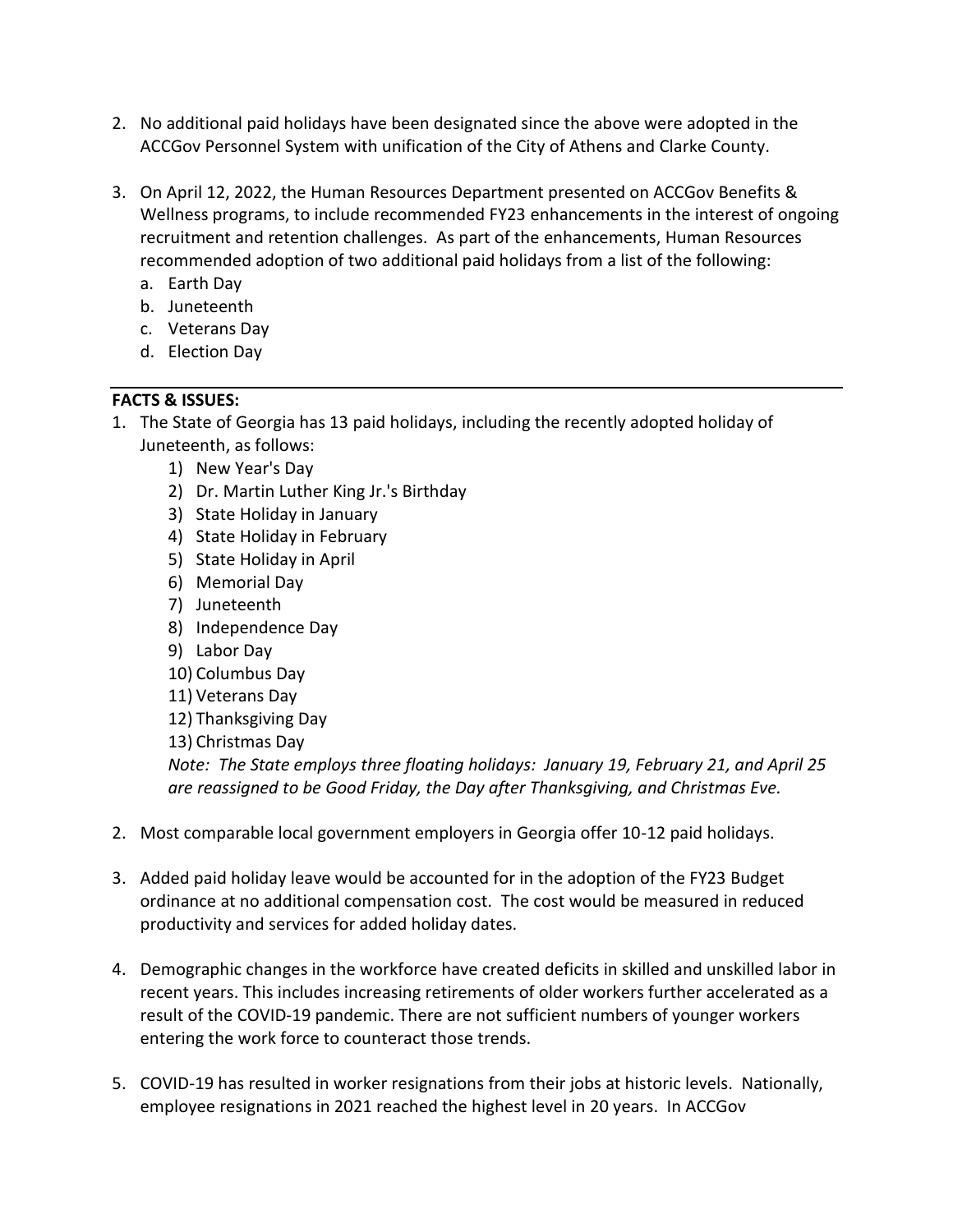departments, the turnover rate reached 17% overall in February 2022, with a projected 600 separations expected in FY23. According to a recent Pew Research Center survey, majorities of workers who resign cite low pay, no opportunities for advancement, and feeling disrespected at work.

- 6. COVID-19 resulted in a loss of childcare services that have not returned leaving qualified workers, mostly female, with the inability to work. In the same Pew Research Center survey, roughly half surveyed say child care issues were a reason they quit a job. In a recent survey by Morning Consult for The New York Times — of a representative group of 1,001 mothers nationwide who were working for pay before the pandemic began, 448 resigned.
- 7. The U.S. economy is still producing strong job creation numbers where in conjunction with the above, there is a labor shortage that has impacted ACCGov with high turnover and vacancy rates, overtime costs, low employee morale and burn-out.
- 8. Two additional paid holidays can assist in meeting recruitment and retention challenges by:
	- a. bringing ACCGov into market alignment for holiday leave offered by public sector employers;
	- b. communicates the value of employee work/life balance; and
	- c. further communicates ACCGov's value of dedicated public service to the ACC community.

# **OPTIONS:**

- 1. Mayor and Commission:
	- a. Designate Veterans Day (November 11) and Juneteenth (June 19) as two additional paid holidays for all regular full-time employees per Section 1-9-7 (b)(2)(h) of the ACCGov Personnel System Code of Ordinances; and
	- b. Authorize Mayor and appropriate staff to execute all related documents.
- 2. Mayor and Commission do not designate two additional paid holidays.
- 3. Mayor and Commission Defined Option.

**DEPARTMENT RECOMMENDED ACTION:** Option #1 a and b.

**DEPARTMENT:** Human Resources Prepared by: Laura Welch

May 5, 2022

Laura Welch, Assistant Director Date: